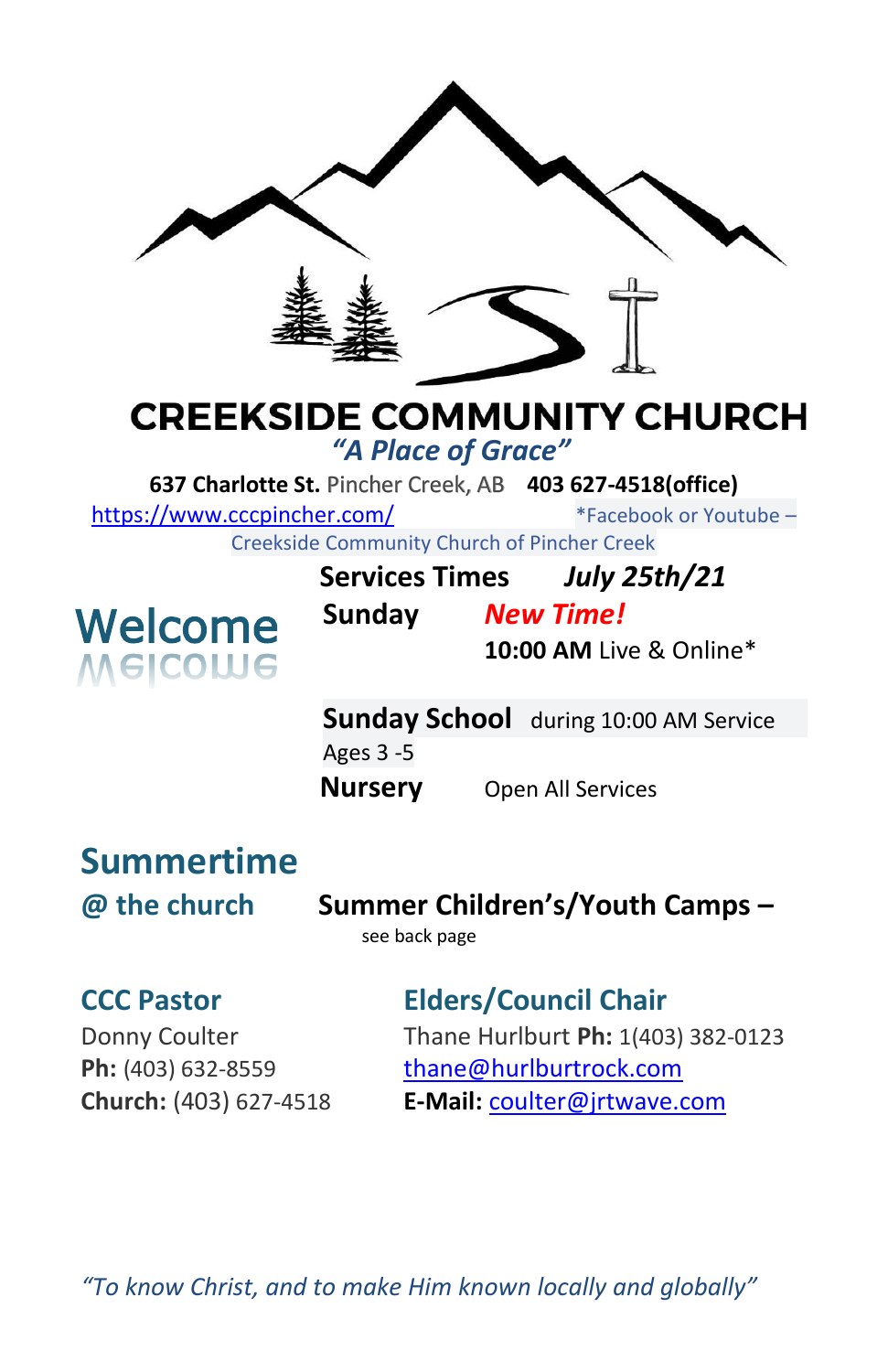## **Ministries & Outreach**

**Community** Joy Hurlburt *Deacon Congregational Care 403 330-5399*, [joy@hurlburtrock.com](mailto:joy@hurlburtrock.com)

**Missions** – leader and volunteers needed now – if you feel called to serve in this area of ministry, please speak to Pastor Donny

## **Prayer Needs** Pastor Donny

## **Youth Ministry 'Holy Rollers' Youth**

Leaders: Lachlan Terpstra Chelsea & Eli Barton **Ph: 403-339-0879 Ph: 403-795-2733**

## **Today's Worship Service**

#### **Welcome and Announcements** Pastor Donny & Thane

*We praise God that our coming together in worship and fellowship is now back to 'normal'. Summer services start at 10:00 a.m.*

### **Worship Leaders:**

**through Music** *Led by Dana, Madison*

*Higher Ground Come Thou Fount*

*Open the Eyes of My Heart Leaning on the Everlasting Arms*

### **through Prayer and Praise** *Led by Pastor Donny and Thane*

- o It has been a week of wildfires in British Columbia and in parts of Alberta. Many have been evacuated from their homes, many are fighting the fires. Pray for God's mercy to bring rain to parched areas, and to give shelter and safety to those in the fires' paths
- $\circ$  Severe drought even in our own municipality has severely limited crops and withered pastureland. Pray for God's mercy also to bring rain, and support to farming families where there is no crop to harvest
- o CBM partners in Lebanon, in Bolivia, in El Salvador, in Guatemala, in Cuba, in the Philippines, in India, in Thailand and in Myanmar need our prayers. So many of their pastors and congregants have died or have had family members die in the past 16 months from Covid19. Pray for comfort, for healing and that God will give our fellow Christians the courage to persevere
- o Pray with Helen Blackburn for a **mission-minded couple to hear God's call to help with the EFC Bolivian ministry to boys in San Andres**

**Offerings Options - box** on back table, **Mail** - CCC Box 757, Pincher Creek T0K 1W0. **Auto-debit** or **e-transfer** – [ccctreasurer20@gmail.com](mailto:ccctreasurer20@gmail.com) **Benevolent offering** - box also on back table or add to your auto debit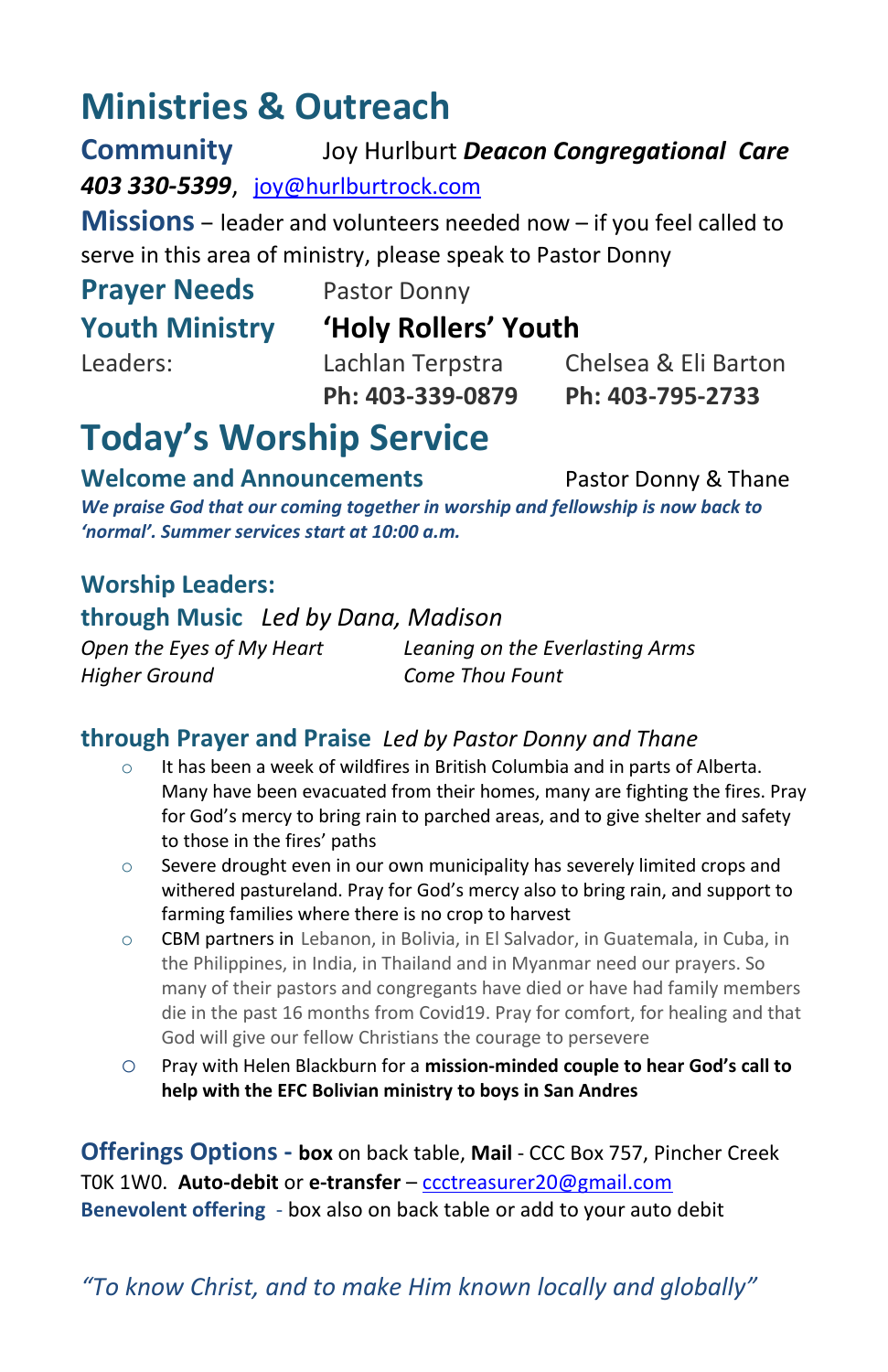## **Today's Message Notes . . .**

#### **Holiness of God Right attitudes towards Holiness Isa. 6:1-4**

We will be looking at our attitudes towards a Holy God and their effects in our lives.

| н. |    | <b>Right Attitudes/Blessings</b><br>1. Isa. 12:1-6 Attitudes |  |                                                                                                                      |                                                                            |  |
|----|----|--------------------------------------------------------------|--|----------------------------------------------------------------------------------------------------------------------|----------------------------------------------------------------------------|--|
|    |    |                                                              |  |                                                                                                                      |                                                                            |  |
|    |    |                                                              |  | <u> 1989 - Johann John Stein, markin fan it ferstjer fan it ferstjer fan it ferstjer fan it ferstjer fan it fers</u> |                                                                            |  |
|    | 2. | Isa 17:7, 8 Attitudes                                        |  |                                                                                                                      |                                                                            |  |
|    |    |                                                              |  |                                                                                                                      |                                                                            |  |
|    | 3. | Isa. 8:13<br>Isa. 29:22-24 Attitudes                         |  |                                                                                                                      |                                                                            |  |
|    |    |                                                              |  |                                                                                                                      |                                                                            |  |
|    |    |                                                              |  |                                                                                                                      |                                                                            |  |
|    | 4. | Isa. 30:15 Attitudes                                         |  |                                                                                                                      | the control of the control of the control of the control of the control of |  |
|    |    |                                                              |  |                                                                                                                      |                                                                            |  |